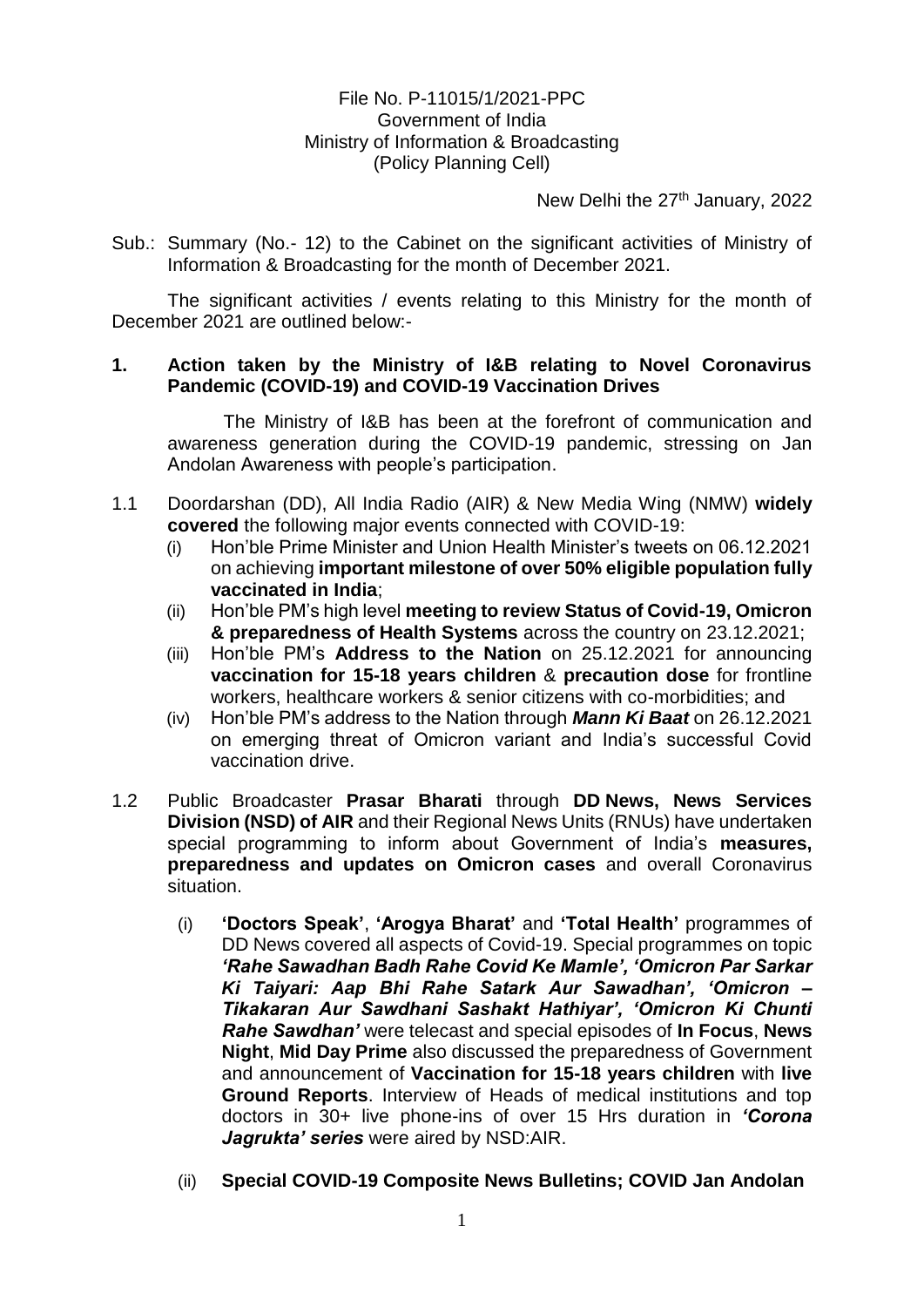- (iii) Expert Speak/ Infobytes/ Fake News Alerts/ Sound Bytes etc.
- 1.3 Press Information Bureau (PIB) issued **Daily Covid-19 Bulletins,** conducted **Press Briefings,** published **infographics/ video bytes** and its **Covid-19 Fact Check Units** have kept a check on misinformation. PIB and its Regional offices have issued **9688 Press Releases** in English, Hindi and other regional languages, organized **9 Press Conferences, 2 Vartalaap** and **27 webinars** on Covid Awareness, Azadi Ka Amrit Mahotsav, River Conservation etc.
- 1.4 The Regional/Field Outreach Bureaus (ROB/FOB) of Bureau of Outreach and Communication (BOC) organized **06 Integrated Communication & Outreach Programmes (ICOPs)** & **01 Radio Talk** and conducted **awareness campaign**  on the themes Covid Appropriate Behaviour, 100 Crore Covid Vaccination and Importance of Covid Vaccination etc. through **Social Media platforms,** as under:

| Total No. of Tweets   Total No. of   Total No. of |              |              | Total No. of Posters/  |
|---------------------------------------------------|--------------|--------------|------------------------|
| and Retweets (with                                | Facebook     | Instagram    | Message /Videos        |
| 'Impressions')                                    | <b>Posts</b> | <b>Posts</b> | circulated on WhatsApp |
| 30113 (213471)                                    | 8823         | 5351         | 17921                  |

- 1.5 A PSA video titled **'100 crore se 100% COVID-19 Vaccine'** was shared with cinema theaters across the country to project the national achievement of administering over 100 crore doses of the COVID-19 Vaccines.
- 2. The Hon'ble Vice President of India **inaugurated an exhibition** organized by ROB, BOC on **'Ek Bharat Shreshtha Bharat'** (EBSB) at Potti Sreeramulu Telugu University, Hyderabad, Telangana on 12.12.2021. The exhibition held from 12th to 14th December, 2021 highlighted the various interesting aspects of the paired states of Haryana and Telangana like art forms, cuisine, festivals, monuments, tourism spots etc. On the occasion, Publications Division (DPD) also displayed its noteworthy books on the themes of art and culture.

## 3. **Azadi ka Amrit Mahotsav: 75 Years of Independence of India**

A series of initiatives were undertaken to celebrate Azadi ka Amrit Mahotsav (AKAM) under the spirit of *'Jan Bhagidari and Jan Andolan'*.

- 3.1 DD News and NSD:AIR provided extensive coverage and wide publicity to the tributes paid by the Hon'ble Prime Minister on 09.12.2021 to **eminent stalwarts of Constituent Assembly to mark 75 years of its historic first sitting**. A special episode of **'DD Dastavez'** series being telecast covered *Temples of India*, *Vijay Diwas*, etc. Special segments **'Azadi Ka Safar'**, **'Saga of Freedom'** and special program **'Azadi Ke Rang'** have also been telecast on DD News and DD India.
- 3.2 As part of Azadi Ka Amrit Mahotsav, **Ministry of I&B is collaborating with leading factual entertainment network, Discovery Communications India, to produce a series entitled 'India: The World Within'**. The series will comprise six episodes on various important themes and showcase India's growth trajectory over the years, as well as its culture and heritage. The series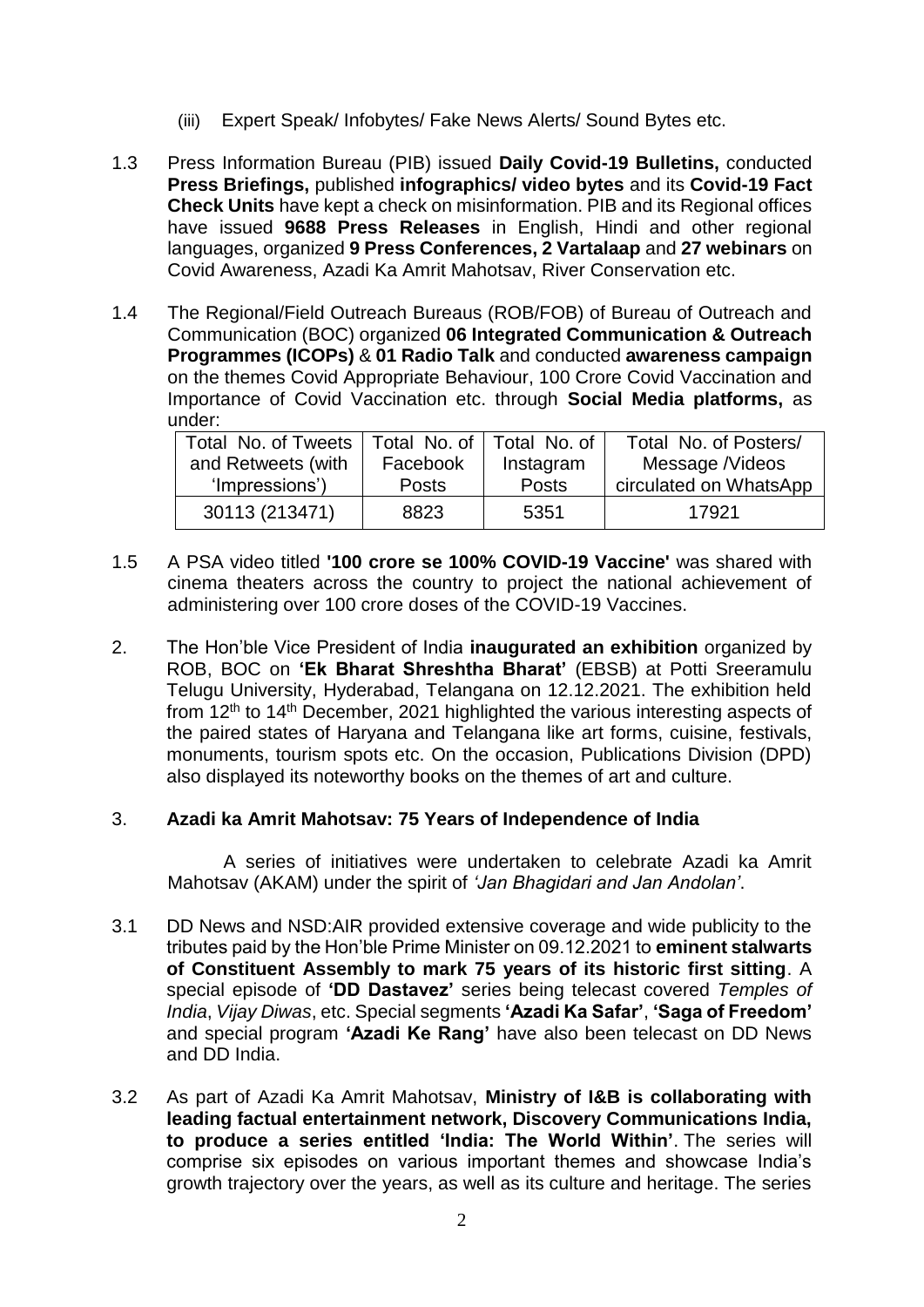will highlight this through episodes focused on Indian Cinema, Indian Food and Cuisines, Business & Entrepreneurship, Spirituality, and Nature & Conservation. The episodes so produced would be aired across the globe in more than 140 countries through multiple platforms including TV airings, Facebook, YouTube and OTT platform, Discovery Plus. Government of India can use this content for free on any non-competing platform, including Doordarshan.

- 3.3 **Netflix,** an international OTT platform, has also proposed **to collaborate with the Ministry of I&B to**, inter alia, **celebrate and amplify Azadi ka Amrit Mahotsav** across the country. Netflix proposes to produce multiple Short Videos (1-2 min. each) on various themes throughout the year which may be disseminated by this Ministry on its Social Media platforms. The themes can coincide with significant dates and events such as Women's Day  $(8<sup>th</sup> March,$ 2022), World Environment Day  $(5<sup>th</sup>$  June, 2022), Independence Day  $(15<sup>th</sup>$ August, 2022), etc. which would help amplify the messaging around these themes.
- 3.4 Prasar Bharati and Indian Council for Cultural Relations (ICCR) signed a **Memorandum of Understanding (MoU) on 20.12.2021 for promoting Indian culture** among the National and International audiences and provide TV and Digital platforms to the performing artists. In collaboration with ICCR, DD will produce 52 half an hour weekly episodes, based on the cultural events/ concerts/ performances of music/ dance organized by ICCR. This MoU will be in operation for the period of three years from December 2021 till December 2024.
- 3.5 Films Division organized special screenings on its website and YouTube channel of **biopic titled 'Dr. Babasaheb Ambedkar'** on 06.12.2021 (**184** viewership), films on **'Vijay Diwas'** on 16.12.2021 (**5666** viewership), **film festival 'Rivers of India'** on 24.12.2021 & 25.12.2021 (**2961** viewership) and **film festival 'Ray Forever'** on 29.12.2021 & 30.12.2021 as part of Centenary Celebrations of Satyajit Ray (**181** viewership). Films Division also screened 12 films at Kolkata on the occasion of **'50 years of Bangladesh Liberation'** on 15.12.2021 & 16.12.2021. Children's Film Society, India (CFSI) screened **15 patriotic films** of Films Division in multiple cities, organized 3-day **'North East Festival'** from 01.12.2021 by screening Assamese children film 'Tora' and observed **Armed Forces Flag Day** by screening film 'Sathi Sath Chale' on 07.12.2021.
- 3.6 BOC has been running **infographic series on WhatsApp Groups** since 13.09.2021. During the month, **38 unsung heroes were remembered** through this infographic series, bringing the total to **115 unsung heroes till now**. ROBs/ FOBs of BOC organized 133 ICOPs, 06 Webinars and 04 Special 0utreach Programmes (SOPs) on the theme during the month.
- 4. DD News provided live and special coverage to the **inauguration of Shri Kashi Vishwanath Dham** and other main events by the Hon'ble Prime Minister on 13.12.2021. A special programme '**Kashi - Ek Nayi Pehchan'** with multi camera setup and live commentary was telecast, apart from special **News Night** and **Do took** shows telecast live from Kashi. Special programmes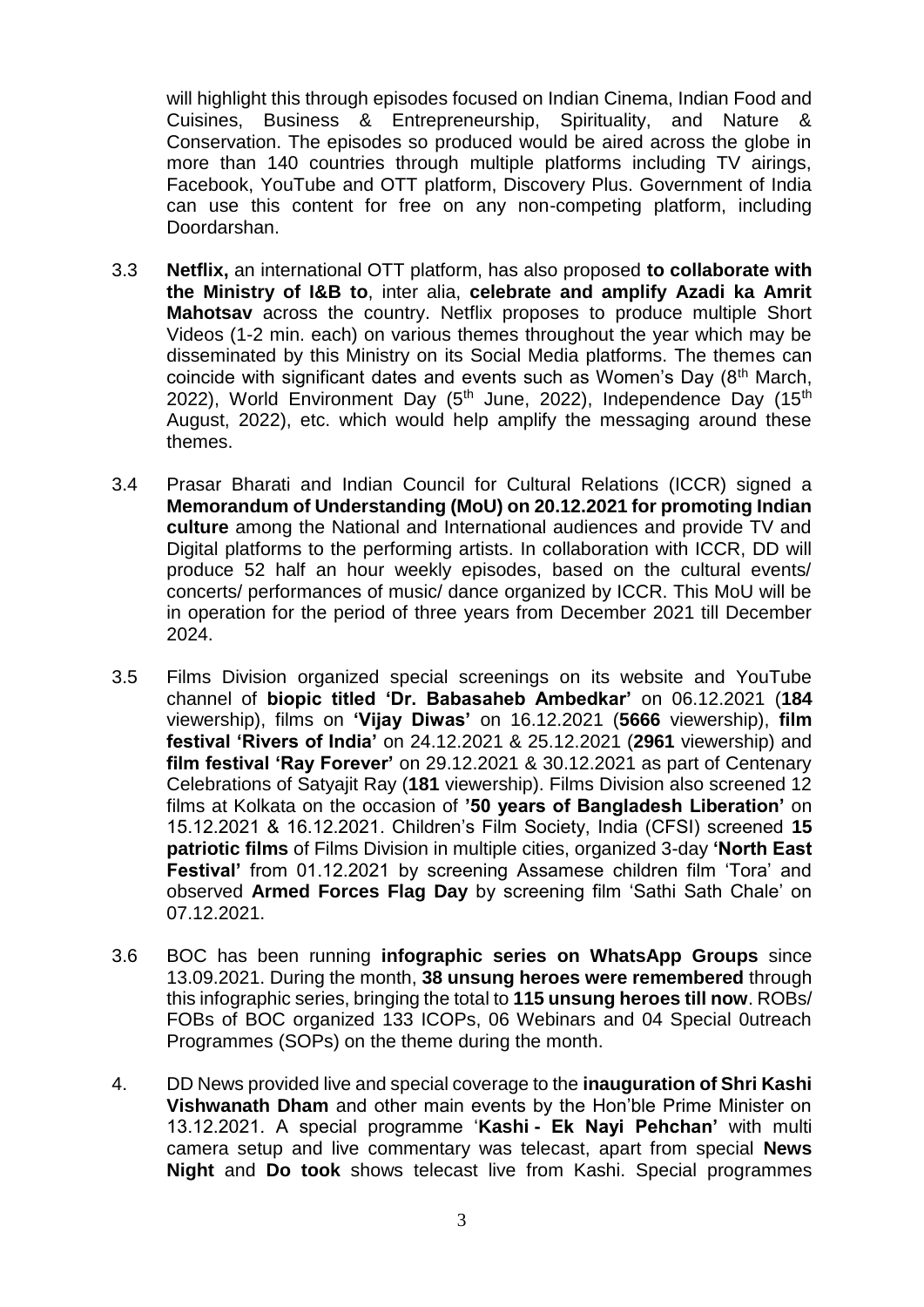'**Subah-e-Banaras'**, '**Banaras Ka Naya Savera'** and '**Breakfast with Banaras'** were also telecast. PIB also commissioned and published in newspapers nation-wide a **special article** written by Shri Anurag Singh Thakur, Hon'ble Minister for Information & Broadcasting titled **"Kashi Vishwanath Dham – Tribute to Our Living Heritage"**.

- 5. The **first ever 'Kashi Film Festival'** was organized by Film Bandhu, Govt. of Uttar Pradesh in collaboration with Directorate of Film Festivals (DFF), Ministry of I&B from 27<sup>th</sup> to 29<sup>th</sup> December, 2021 at Varanasi, Uttar Pradesh, Hon'ble Minister of State of Uttar Pradesh for Tourism & Culture *Dr. Neelkanth Tiwari* graced the Opening Ceremony, which was attended by Actor & Member of Parliament (MP) *Sh. Ravi Kishan* and Secretary, Ministry of I&B. Chairman, Uttar Pradesh Film Development Council & comedian *Sh. Raju Srivastava* and noted singer *Sh. Kailash Kher* performed live at the inaugural ceremony. The Hon'ble Union Minister of Information and Broadcasting *Shri Anurag Singh Thakur* was the Chief Guest at Closing Ceremony, which witnessed performances by Actors & MPs *Ms. Hema Malini* and *Sh. Ravi Kishan*. Wide coverage was provided to the Festival across platforms, including on Social Media using hashtags **#MagnificentKashiFilmFestival** and **#KashiFilmMahotsav**.
- 6. **India dismantles Pakistani coordinated disinformation operation:** The Ministry on 20.12.2021 ordered the blocking of 20 YouTube channels and 2 news websites spreading anti-India propaganda and fake news on the internet by utilizing emergency powers under the Rule 16 of the Information Technology (Intermediary Guidelines and Digital Media Ethics Code) Rules, 2021 to secure the information space in India. The channels and websites belonged to a coordinated disinformation network operating from Pakistan and spreading fake news about various sensitive subjects related to India.
- 7. Paving the way for strengthening partnership between India and Vietnam, the Hon'ble Minister of Information and Broadcasting Shri Anurag Singh Thakur signed a **Letter of Intent (LoI) with** Mr. Nguyen Manh Hung, Hon'ble Minister of Information and Communication, **Government of Vietnam on collaboration in the fields of digital media** on 16.12.2021. The LoI envisages sharing of information and experience in establishing policies and regulatory frameworks on digital media and social networks, and conducting capacity building and training programs for media professionals and officials in the two countries.
- 8. **Good Governance Day and Week:** DD News telecast live the tributes paid by the Hon'ble Vice President to the late former PM Sh. Atal Bihari Vajpayee in Chennai, the **floral tributes** paid by the Hon'ble Prime Minister at **Sadaiv Atal** and the main programme on Good Governance Day at Vigyan Bhawan. Special half an hour programmes '**Susashan ka Mantra'** and '**Sushansan Ke Kendra Main Ab Gaon'**, special episodes of **Mera Haq** show on `**Sushashan Saptah: Prashasan Gaon Ki Or', News Night** on '**Modi Sarkar ka Sushasan Model: Lokkalyan Ka lakshya'** and **DD Dastavez** show on **Atal Bihari Vajpayee** were telecast by DD News.
- 9. DD News and NSD:AIR provided live coverage and wide publicity to the **visit**  of the Hon'ble President to Bangladesh from 15<sup>th</sup>-17<sup>th</sup> Dec., 2021, Hon'ble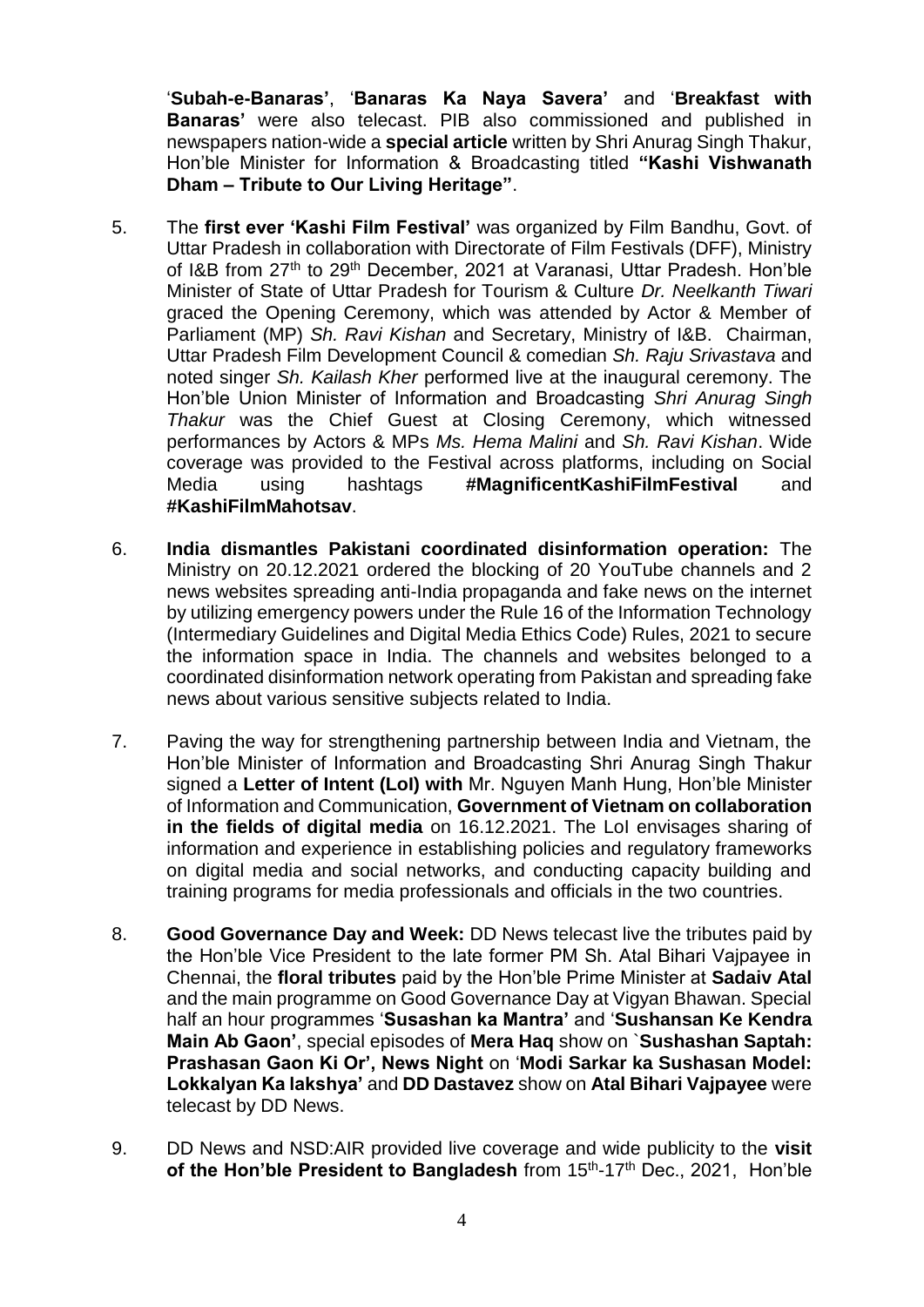Prime Minister's inauguration/ laying of foundation stones of various **projects in Dehradun** (04.12.2021), **Varanasi** (23.12.2021), **Himachal Pradesh** (27.12.2021), **Uttarakhand** (30.12.2021), **Saryu Nagar National Project** in UP (11.12.2021), **Ganga Expressway** in UP (18.12.2021), **Kanpur Metro Rail Project** (28.12.2021), leadership Forum on FinTech **'InFinity Forum'** (03.12.2021) and **All India Mayors' Conference** (17.12.2021); his **visit to Prayagraj and participation in a programme attended by lakhs of women** on 21.12.2021; his participation in **21st India Russia Annual Summit** on 06.12.2021; his high level meeting to **review preparedness to deal with Cyclone Jawad**; his **paying of last respects to India's First CDS late Gen. Bipin Rawat**, his wife and other personnel of the Armed Forces; and his addresses to farmers at the **National Conclave on Natural Farming** on 16.12.2021 and at **Gurpurab celebrations of Guru Nanak Dev Ji** in Gujarat on 25.12.2021. **Special series on** *'Yearender 2021'* were aired by DD News and NSD:AIR on various subjects like Health, Economy, Defence, Sports, etc. DD News telecast **election coverage** related to election bound states through special show **Kya Bole UP?**, **Do Took** and **Is Waqt**. Special programme *'Life and Times of a Warrior – Tribute to General Bipin Rawat'* was aired & live coverage of the last rites of Gen. Bipin Rawat was done.

- 10. The December 2021 fortnightly editions of **New India Samachar (NIS)** on the themes of **'2021 - Promises come true'** and **'#COP26 India – Pioneer to save humanity'** were printed in 13 languages & distributed across the country by BOC. E-versions of NIS were sent to over 61.7 million readers via emails using E-Sampark platform of MyGov India.
- 11. As per **Para 23(VI) of Business Allocation rule of Govt. of India, 1961**, **Ministry of I&B is Nodal Ministry for "Production and release of advertisements on behalf of Government of India"**. Bureau of Outreach and Communication (BOC, erstwhile DAVP) is the Nodal Directorate under this Ministry to execute this mandate.

However, it has been observed that many Ministries/ Departments are still releasing their advertisements directly and at times routing it through their PSUs for releasing both types of advertisements i.e. Display and Classified. This Ministry time and again requested Ministries/ Departments/ PSUs to release their advertisements through BOC. BOC releases advertisements at much lower rate than the market rate, and rates finally charged are 15% less as agency commission is ploughed back to the Ministry/ Department concerned.

In view of the above, this Ministry vide OM dated 27.12.2021 has again requested Secretaries of all Ministries/ Departments of Govt. of India as under: i. All Ministries/ Departments and their PSU should invariably release their advertisements, both Display and Classified, through BOC. BOC would decide on the communication plan in consultation with the concerned Ministry/ Department/ PSU.

- ii. Only small advertisements which are less than quarter page in size and are classified in nature can be released directly by PSUs in exceptional situation.
- iii. Advertisements relating to land acquisition etc. should be small and a QR code with web link can be embedded in the same for more details (subject to legal requirements).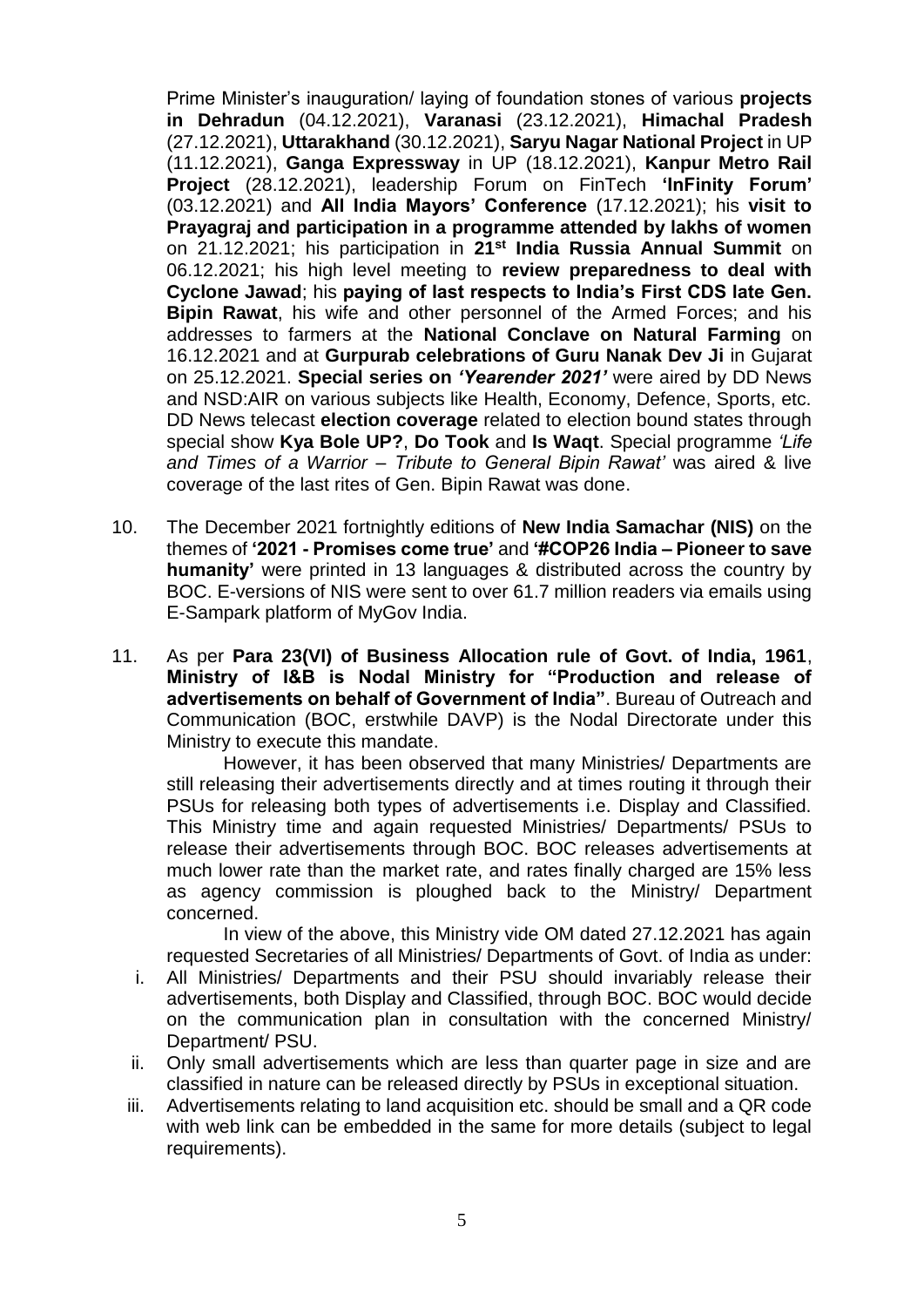iv. As has been recently decided by Government, henceforth display ads with QR code appropriately linked to video and classified ads in hybrid format only should be issued.

## 12. **I&B Initiatives on Minimum Government Maximum Governance –**

- **Digital/ TV viewership of Prasar Bharati in 2021:** DD channels across the country clocked viewership of over 6 Billion and reached over 680 Million viewers. 185 YouTube channels of DD and AIR registered over a Billion views, with a watch time of 94 Million Hours across 190+ countries. NewsOnAir app present in over 190+ countries clocked a listenership of 214 Million+ in 2021.
- **AIR goes Green:** In line with the green initiatives of the Centre and its vision on Electric Mobility, All India Radio (AIR) has shifted its entire fleet to Electric vehicles for all its transportation needs.
- The Film Facilitation Office (FFO) portal has been successfully integrated with India's National Single Window System (NSWS) for Business Approvals, namely **'Maadhyam'**, in an endeavor to streamline with the Central Government's initiative for **Ease of Doing Business in India**. The integration allows applicants coming on NSWS portal for filming permissions to access the FFO online application for international filmmakers for filming in India.
- The December 2021 special issue of **Yojana** journal published by DPD focused on **Aatmanirbhar Bharat** with the lead article on Geological Index (GI), having articles on Self Reliance highlighting Multi-Sectoral Initiatives.
- **Channel Licensing:** The Ministry of I&B has issued permission in respect of 04 Non-News TV Channels and cancelled the permission of 02 News & 01 Non-news and Current Affairs TV channels during the month. The total number of private satellite TV channels for up-linking and downlinking in India **as on 31.12.2021** is **907**.
- **Community Radio Stations (CRS):**
	- o The Ministry has **signed twelve (12) new Grant of Permission Agreements (GOPAs)** and **renewed one (01) GOPA** during the month.
	- o **One awareness/ capacity building workshops** have been conducted through online mode under scheme namely "Supporting Community Radio Movement in India".
	- o **Grant-in-Aid** has been released **to Four (04) CRS** to the tune of **Rs. 40 lakhs** during the month.
- **Registrar of Newspapers for India (RNI): 449** Title verification letters and **272** Registration Certificates (new & revised) were issued during the month.
- **Press Council of India (PCI): 96 complaints** (35 under Section 13 & 61 under Section 14) were processed during the month.
- **Social Media Coverage:** The social media handles of M/o I&B provided comprehensive coverage and publicity to various themes during the month across platforms by sharing **more than 110 infographics, GIFs, videos, reels**, etc.